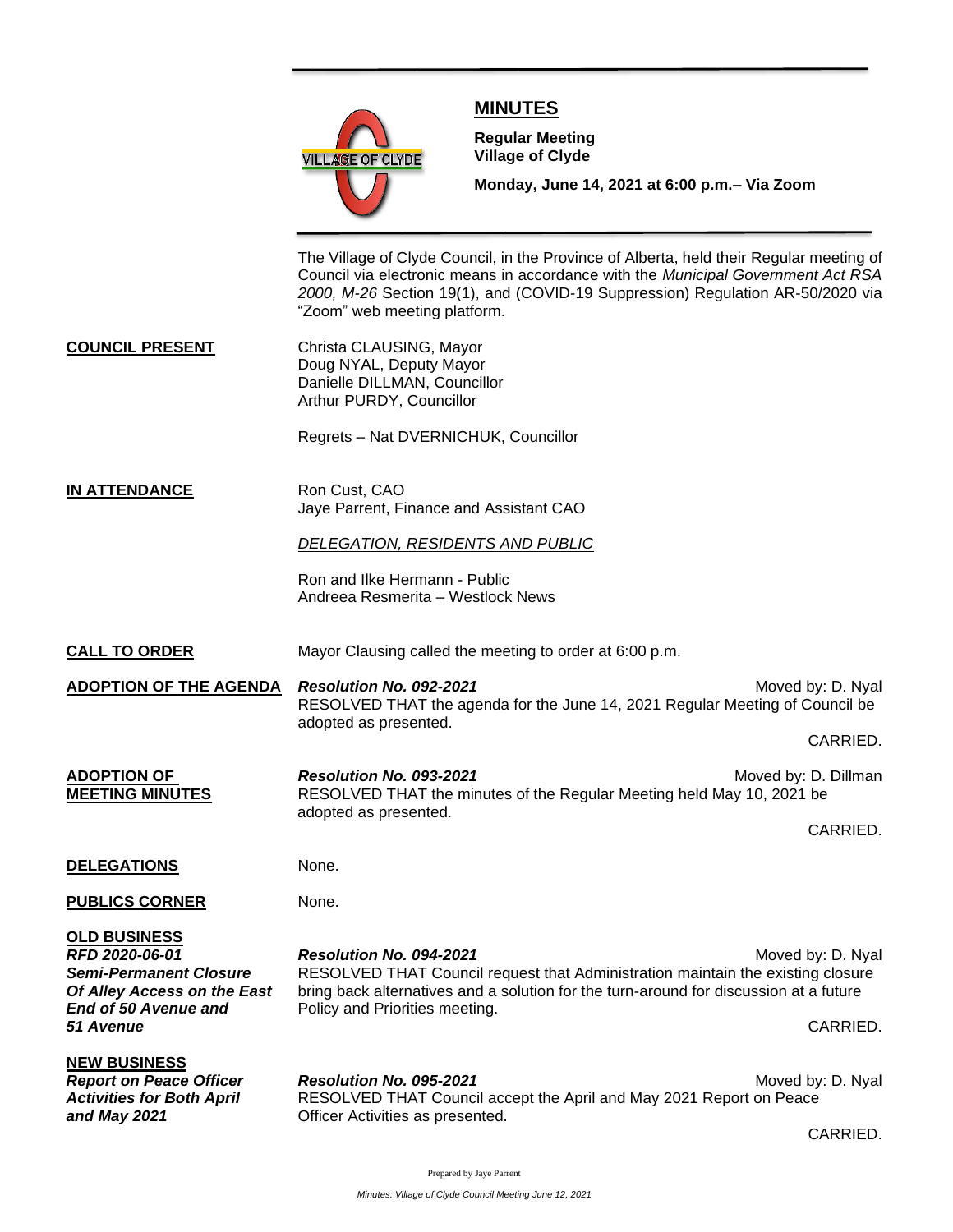**Emergency Management Resolution No. 096-2021 Moved by: D. Dillman** *Verbal Report Provided* RESOLVED THAT Council accept the verbal report on Emergency Management **By DEM** activities provided by the Director of Emergency Management as presented. CARRIED,

**RFD 2021-06-02 Resolution No. 097-2021 Resolution No. 097-2021** Moved by: D. Nyal *Speeding on 52 Avenue from* RESOLVED THAT Council direct Administration to place a 50km/hr speed limit sign 52 Street to Village of Clyde on both the east and west end of 52<sup>nd</sup> avenue from 52<sup>nd</sup> street to the West Village **Limits** Boundary, and place a 30 km/hour sign on the eastbound cornet of the intersection of 52<sup>nd</sup> avenue and 52<sup>nd</sup> street to address speeding and safety concerns.

CARRIED.

*Terms and Conditions* the 2021 Public Auction.

**RFD 2021-06-03 Resolution No. 098-2021 RED 2021** Moved by: D. Dillman *2021 Public Tax Auction* RESOLVED THAT Council approve the presented Terms and Conditions of Sale for

Terms and Conditions read as follows:

" *2021 - Public Auction – Terms and Conditions* 

*1. A parcel of land offered for sale may be redeemed by payment of all arrears, penalties and costs by guaranteed funds at any time until the property is declared sold.* 

*2. Each parcel of land offered for sale will be subject to a reserve bid and to the reservations and conditions contained in the existing certificate of title.* 

*3. The lands are being offered for sale on an "as is, where is" basis, and the municipality makes no representation and gives no warranty whatsoever as to the state of the parcel nor its suitability for any intended use by the successful bidder.* 

*4. The auctioneer, councillors, the chief administrative officer and the designated officers and employees of the municipality must not bid or buy any parcel of land offered for sale, unless directed by the municipality to do so on behalf of the municipality.* 

*5. The purchaser of the property will be responsible for property taxes for the current year.* 

*6. The purchaser will be required to execute a sale agreement in form and substance provided by the municipality.* 

*7. The successful purchaser must, at the time of sale, make payment in cash, certified cheque or bank draft payable to the municipality as follows: a. The full purchase price if it is \$10,000 or less; OR* 

*b. If the purchase price is greater than \$10,000, the purchaser must provide a non-refundable deposit in the amount of \$10,000 and the balance of the purchase price must be paid within 20 days of the sale. 8. GST will be collected on all properties subject to GST.* 

*9. The risk of the property lies with the purchaser immediately following the auction.* 

*10. The purchaser is responsible for obtaining vacant possession.* 

*11. The purchaser will be responsible for registration of the transfer including registration fees.* 

*12. If no offer is received on a property or if the reserve bid is not met, the property cannot be sold at the public auction.* 

*13. The municipality may, after the public auction, become the owner of any parcel of land that is not sold at the public auction.* 

*14. Once the property is declared sold at public auction, the previous owner has no further right to pay the tax arrears. "* CARRIED.

**RFD 2021-06-04 Resolution No. 099-2021 Resolution No. 099-2021** Moved by: D. Dillman *Village of Clyde Public* RESOLVED THAT Council establish a reserve bid of \$68,000.00 for the parcel **Tax Auction Reserve Bid** located at 4963AF, Lot B, Block 7, being offered for sale at the 2021 public tax auction. CARRIED. **RFD 2021-06-05 Resolution No. 100-2021** Moved by: D. Nyal ATCO Franchise Fees RESOLVED THAT Council complete first reading of the Village of Clyde Bylaw 2021-06-01 ATCO Gas and Pipelines Ltd. Franchise Fee Agreement By-law 2021-06-01.

CARRIED.

Prepared by Jaye Parrent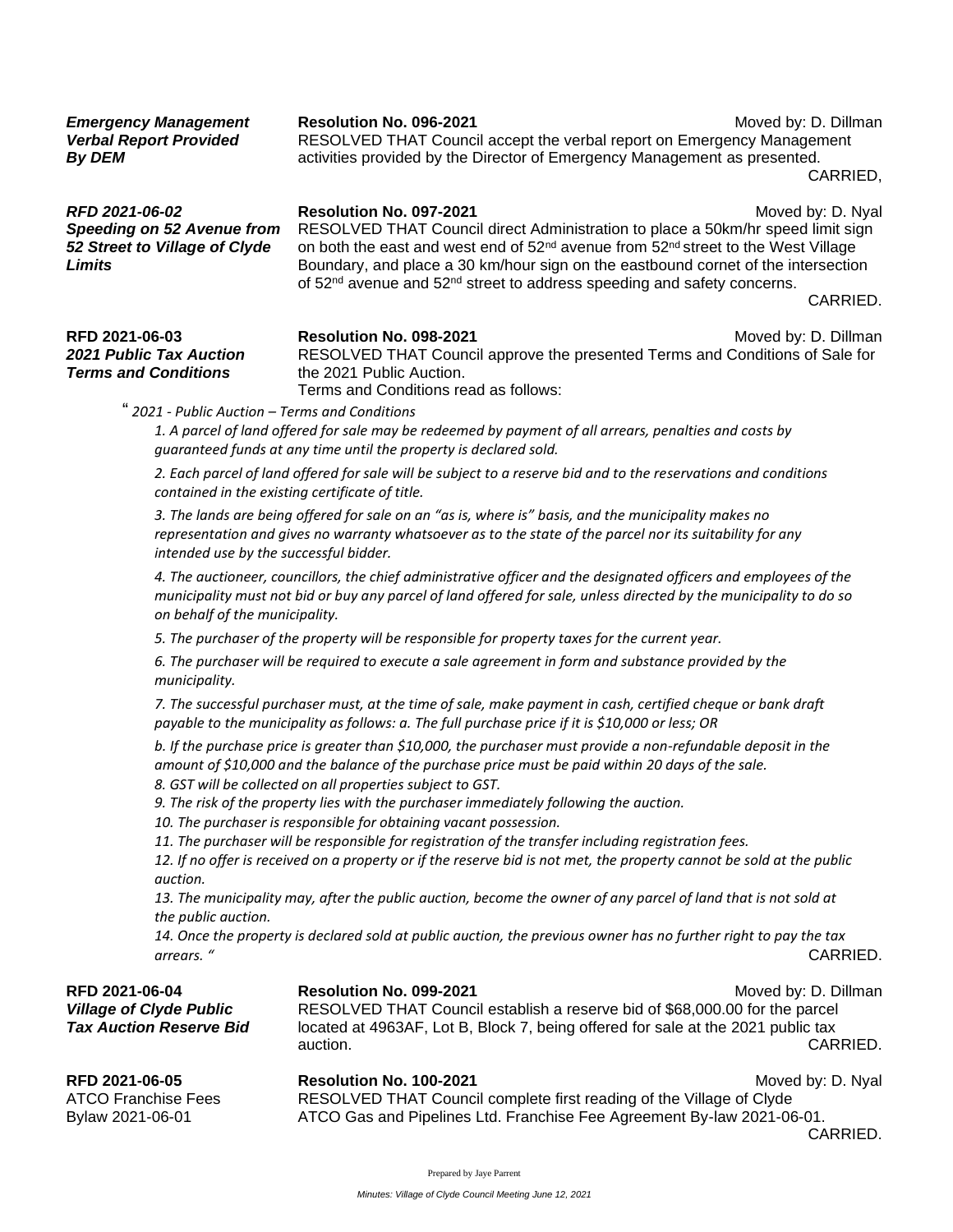| RFD 2021-06-06<br><b>Format for Village of Clyde</b><br><b>Council Meetings</b> | <b>Resolution No. 101-2021</b><br>RESOLVED THAT continue to meet virtually until an amendment to Regulation<br>AR-50/2020 is made.                                                                                                                                                                                                                                                                                                                                                                                                                                                                                                                                                                                                   | Moved by: D. Nyal<br>CARRIED.    |
|---------------------------------------------------------------------------------|--------------------------------------------------------------------------------------------------------------------------------------------------------------------------------------------------------------------------------------------------------------------------------------------------------------------------------------------------------------------------------------------------------------------------------------------------------------------------------------------------------------------------------------------------------------------------------------------------------------------------------------------------------------------------------------------------------------------------------------|----------------------------------|
| RFD 2021-06-07<br><b>Advance Vote</b>                                           | Resolution No. 102-2021<br>RESOLVED THAT Council authorize the holding of an advance vote for the<br>upcoming municipal election.                                                                                                                                                                                                                                                                                                                                                                                                                                                                                                                                                                                                    | Moved by: D. Dillman<br>CARRIED. |
| <b>Municipal Development Plan</b><br><b>And Land Use Bylaw Update</b>           | Resolution No. 103-2021<br>RESOLVED THAT Council request that Administration begin marketing of the<br>Municipal Development Plan and Land Use Bylaw Project and seek individuals who<br>may be interested in playing a role on the project committee.                                                                                                                                                                                                                                                                                                                                                                                                                                                                               | Moved by: D. Nyal                |
|                                                                                 |                                                                                                                                                                                                                                                                                                                                                                                                                                                                                                                                                                                                                                                                                                                                      | CARRIED.                         |
| <b>CLOSED SESSION</b>                                                           | Resolution No. 104-2021<br>RESOLVED THAT Village of Clyde Council enter into to Closed Session under<br>FOIPP Section 16(1) – Contract Negotiations, Potential Loss or Gain of a Party<br>regarding - Offer to Purchase Property Located at Lot 13, Block 1, 1453AJ, FOIPP<br>Section 16(1) – Contract Negotiations, Potential Loss or Gain of a Party regarding –<br>Offer to Purchase Property Located at Lot NWPT, Block E, 2271ET, FOIPP Section<br>16(1) Contract Negotiations, Potential Loss or Gain of a Party regarding 47 Avenue<br>Road Rehabilitation, FOIPP Section 24 - Advice from Officials regarding Succession<br>Planning for Public Works, FOIPP Section 24 - Advice from Officials- CAO Dialogue<br>at 7:25 pm. | Moved by: D. Dillman<br>CARRIED. |
|                                                                                 |                                                                                                                                                                                                                                                                                                                                                                                                                                                                                                                                                                                                                                                                                                                                      |                                  |
|                                                                                 | <b>Resolution No. 105-2021</b><br>RESOLVED THAT Village of Clyde Council return to an open meeting at 8:46 pm.                                                                                                                                                                                                                                                                                                                                                                                                                                                                                                                                                                                                                       | Moved by: D. Dillman<br>CARRIED. |
|                                                                                 | Resolution No. 106-2021<br>RESOLVED THAT Council direct Administration to accept and execute the offer for<br>purchase for the lot located at 1453AJ, Block 1, Lot 13 for the sum of \$13,000.00<br>with the condition that it remains primarily commercial with an opportunity for mixed<br>use.                                                                                                                                                                                                                                                                                                                                                                                                                                    | Moved by: D. Dillman<br>CARRIED. |
|                                                                                 | Resolution No. 107-2021<br>RESOLVED THAT Council direct Administration to accept and execute the offer for<br>purchase for the lot located at NWPT, Block E, Plan 2271ET for the sum of \$6200.00<br>including an in-kind contribution of \$4200.00.                                                                                                                                                                                                                                                                                                                                                                                                                                                                                 | Moved by: A. Purdy<br>CARRIED.   |
|                                                                                 | Resolution No. 108-2021<br>RESOLVED THAT Council reviewed a late submission which was received form a<br>targeted Contractor in response to the RFP request for the 47th Avenue Road<br>Rehabilitation Project, and further directs Administration to move forward with<br>awarding a maximum of \$180,000.00 with a 10% contingency for unexpected<br>additional base work from the Council approved 2021 Capital Budget and request<br>the have Spectre Systems inc. dig out, rebuild and pave as much of 47th Avenue as<br>possible beginning at the corner of 51 <sup>st</sup> Street moving eastward within budget as<br>quoted.                                                                                                | Moved by: D. Dillman             |
|                                                                                 | Deputy Mayor Nyal requested a recorded vote in accordance with the MGA Section<br>$185(1)$ .<br>In Favor                                                                                                                                                                                                                                                                                                                                                                                                                                                                                                                                                                                                                             |                                  |
|                                                                                 | <b>Opposed</b><br><b>Mayor Clausing</b><br>Deputy Mayor Nyal                                                                                                                                                                                                                                                                                                                                                                                                                                                                                                                                                                                                                                                                         |                                  |
|                                                                                 | <b>Councillor Dillman</b><br><b>Councillor Purdy</b>                                                                                                                                                                                                                                                                                                                                                                                                                                                                                                                                                                                                                                                                                 | CARRIED.                         |

Prepared by Jaye Parrent